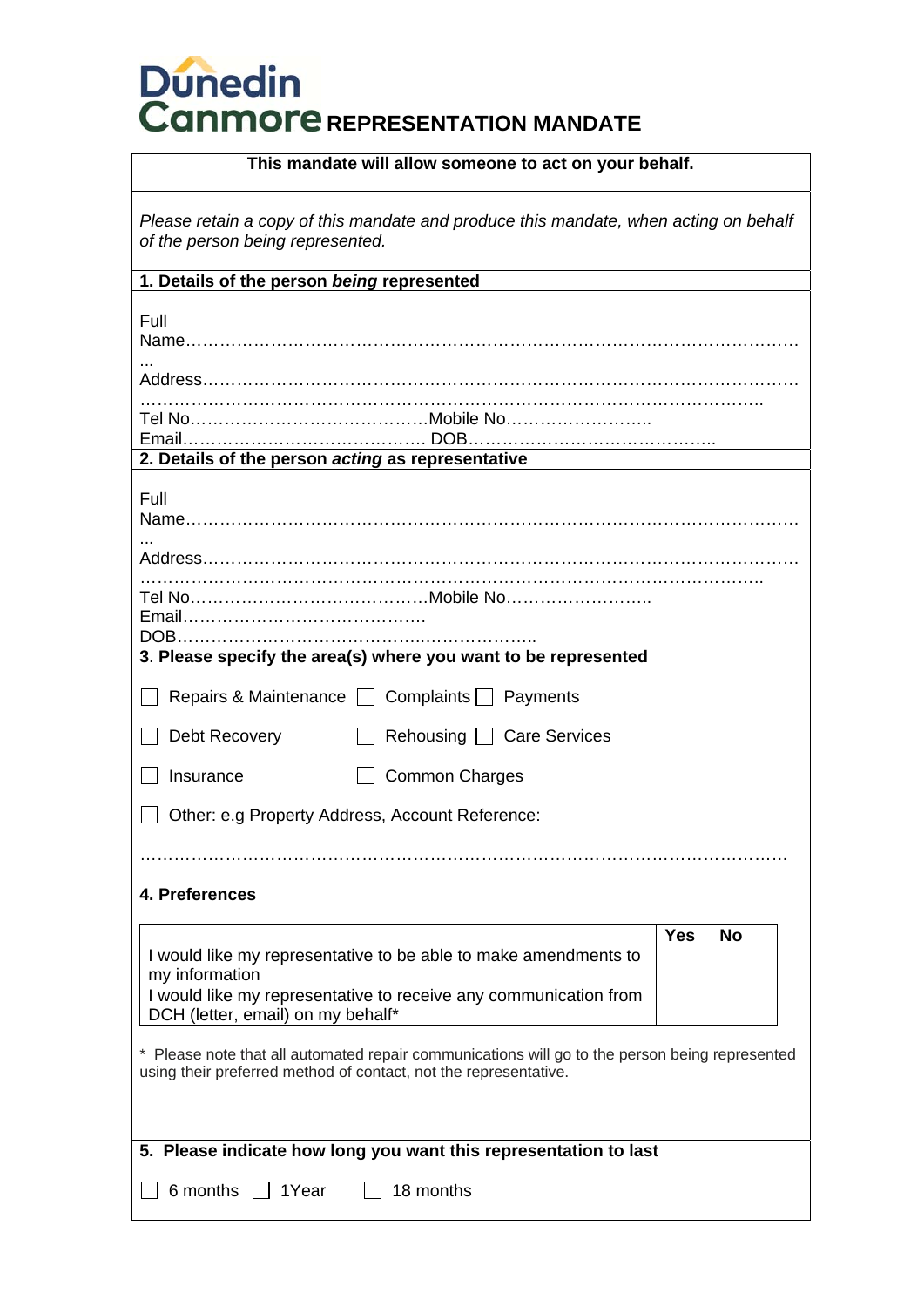# **Dunedin Canmore REPRESENTATION MANDATE**

## **6. Declaration to be completed by both parties.**

We certify that the information given on this mandate is true. We understand that it is necessary for you to confirm our identities and that it may be necessary to contact us for further information to allow this mandate to be processed.

**We understand that the information contained in this form may be used to update records held by Wheatley Group.** 

| Party being represented |  |
|-------------------------|--|

| Representative |  |
|----------------|--|